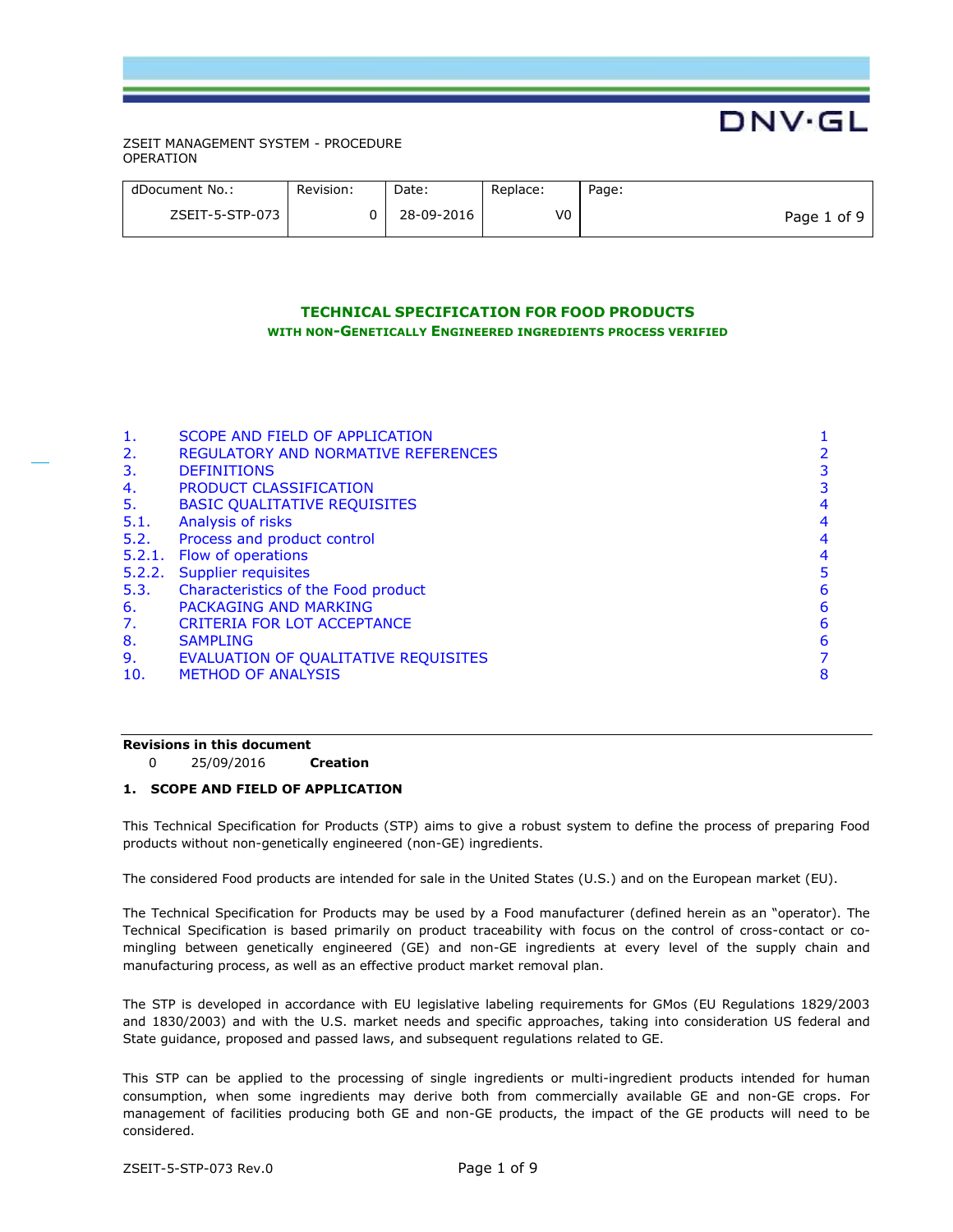The products that can be the subject of certification<sup>1</sup> are:

**Class 1** Products that are at risk of cross contamination; products whose "historic" composition provided for the use of raw materials that are at risk;

DNV·GL

**Class 2** Products that contain or that are composed of raw materials that are at risk

This specification does **NOT** apply to products in which the presence of GMOs is expressly forbidden by law.

## **2. REGULATORY AND NORMATIVE REFERENCES**

- **Reg (CE) n. 1829/2003 -** 22 September 2003: relating to genetically modified food and feed <http://eur-lex.europa.eu/legal-content/EN/TXT/PDF/?uri=CELEX:32008R0298&from=EN>
- **Reg (CE) n. 1830/2003 -** 22 September 2003: concerning the traceability and labeling of genetically modified organisms and the traceability of food and feed products produced from genetically modified organisms and amending Directive 2001/18/EC <http://eur-lex.europa.eu/legal-content/EN/TXT/PDF/?uri=CELEX:32003R1830&from=EN>
- **2015 – FDA - Guidance for Industry: Voluntary Labeling Indicating Whether Foods Have or Have Not Been Derived from Genetically Engineered Plants**  <http://www.fda.gov/Food/GuidanceRegulation/GuidanceDocumentsRegulatoryInformation/ucm059098.htm>
- Vermont Law No. 120. An act relating to the labeling of food produced with genetic engineering. [http://ago.vermont.gov/assets/files/Consumer/GE\\_Food/ACT%20120%20As%20Enacted.pdf](http://ago.vermont.gov/assets/files/Consumer/GE_Food/ACT%20120%20As%20Enacted.pdf)
- Vermont Annotated Consumer Protection Rule 121 [http://ago.vermont.gov/assets/files/Consumer/GE\\_Food/Guidance%20-](http://ago.vermont.gov/assets/files/Consumer/GE_Food/Guidance%20-%20Rule%20CP%20121%20Annotated.pdf) [%20Rule%20CP%20121%20Annotated.pdf](http://ago.vermont.gov/assets/files/Consumer/GE_Food/Guidance%20-%20Rule%20CP%20121%20Annotated.pdf)
- Directive 2001/18/EC of the European Parliament and of the Council of 12 March 2001 on the deliberate release into the environment of genetically modified organisms and repealing Council Directive 90/220/EEC [http://eur-lex.europa.eu/resource.html?uri=cellar:303dd4fa-07a8-4d20-86a8-](http://eur-lex.europa.eu/resource.html?uri=cellar:303dd4fa-07a8-4d20-86a8-0baaf0518d22.0004.02/DOC_1&format=PDF) [0baaf0518d22.0004.02/DOC\\_1&format=PDF](http://eur-lex.europa.eu/resource.html?uri=cellar:303dd4fa-07a8-4d20-86a8-0baaf0518d22.0004.02/DOC_1&format=PDF)
- Center for Environmental Risk Assessment (CERA) GM Crop Database [http://cera-gmc.org](http://cera-gmc.org/)
- **UNI EN ISO 22005:2008**: Food Chain traceability
- **ACCREDIA (SINCERT) document RT-11 14/12/2004 version 01** "Minimum requisites for the certification of products having Non-GMO characteristics/requisites".

 $\overline{a}$ 

 $1$  Products whose composition does not include raw material at risk GMO, cannot be certified within the scope of this document, unless the company can prove that the formulation has been changed.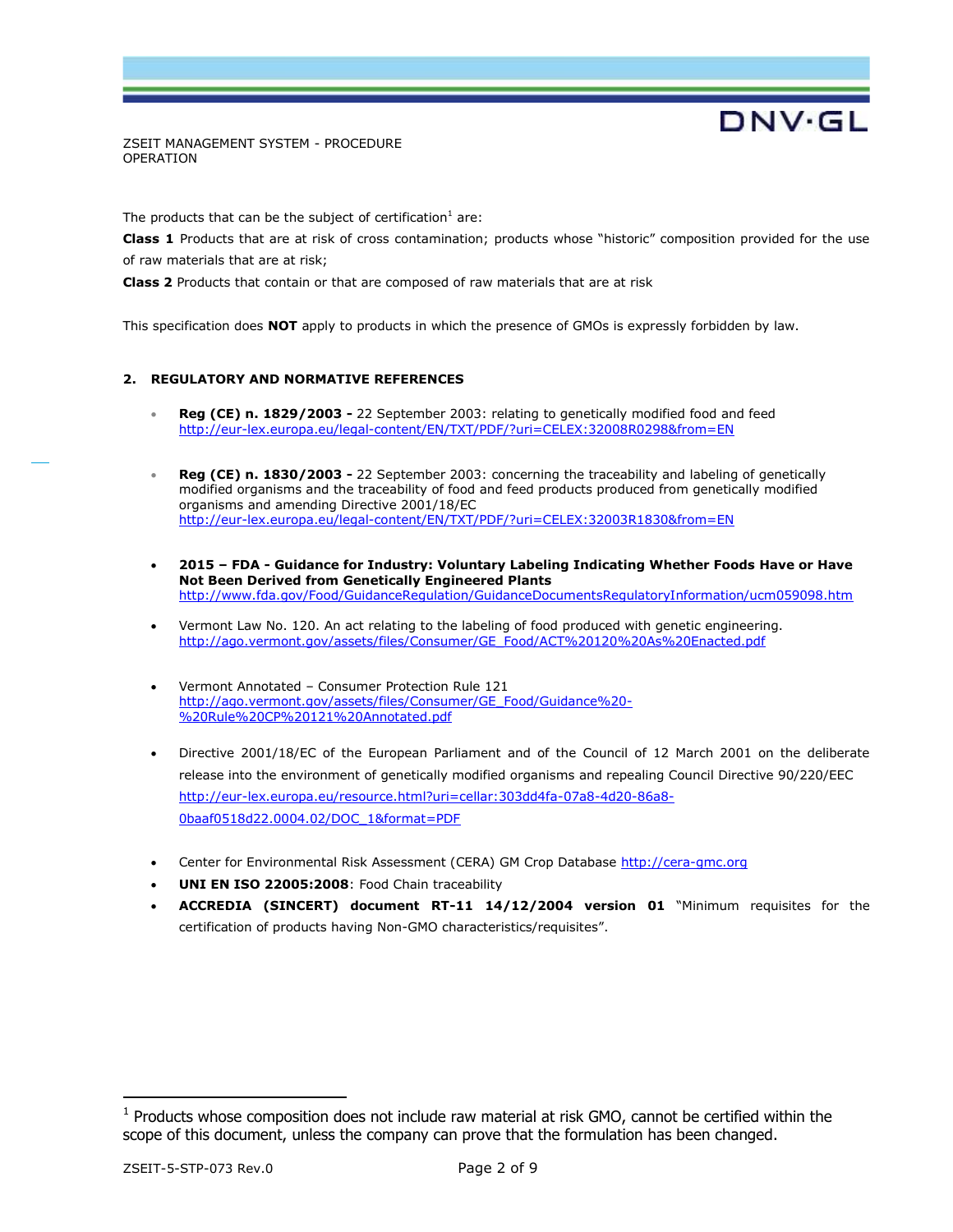

## **3. DEFINITIONS**

The United States Department of Agriculture (USDA) defines these terms as follows:

–**Genetic Engineering (GE):** "Manipulation of an organism's genes by introducing, eliminating or rearranging specific genes using the methods of modern molecular biology, particularly those techniques referred to as recombinant DNA techniques."

–**Genetic Modification (GM)**: "The production of heritable improvements in plants or animals for specific uses, via either genetic engineering or other more traditional methods. Some countries other than the United States use this term to refer specifically to genetic engineering."

–**Agricultural Biotechnology**: "A range of tools, including traditional breeding techniques, that alter living organisms, or parts of organisms, to make or modify products; improve plants or animals; or develop microorganisms for specific agricultural uses. Modern biotechnology today includes the tools of genetic engineering."

**Genetically Modified organism (GMO)**: an organism, other than a human being, whose genetic material has been altered in a way that does not occur naturally by mating and / or genetic recombination.

**Genetically Engineered** (**GE) Critical:** An organism, or a product produced from this organism, which has commercially available GE versions.

A list of food-related GE critical organisms is enclosed in Annex I of the STP.

An organism or a product produced from this organism is not regarded as GE critical if it is not listed as GE critical in Annex I. This Annex is based on the Center for Environmental Risk Assessment (CERA) GM Crop Database.

**Food:** "food" means any substance or product, whether processed, partially processed or unprocessed, intended to be, or reasonably expected to be ingested by humans.

**Ingredient:** Any substance, including food or color additives, used in the manufacture or preparation of a food and still present in the finished food, even if in altered form.

**Raw materials**: food matrix including ingredients, additives, spices, technological aids used in the preparation and processing of food products.

**Cross contact:** In the context of Genetically Engineered ingredients prevention, "cross-contact" occurs when a residue or other trace amount of an GE food is unintentionally transferred into another food, despite good manufacturing practices (GMP).

## **Verification plan**:

The application of methods, procedures, tests and other evaluations, in addition to monitoring, to determine whether a control or measure is or has been operating as intended.

## **4. PRODUCT CLASSIFICATION**

Reference is made to the applicable product classification.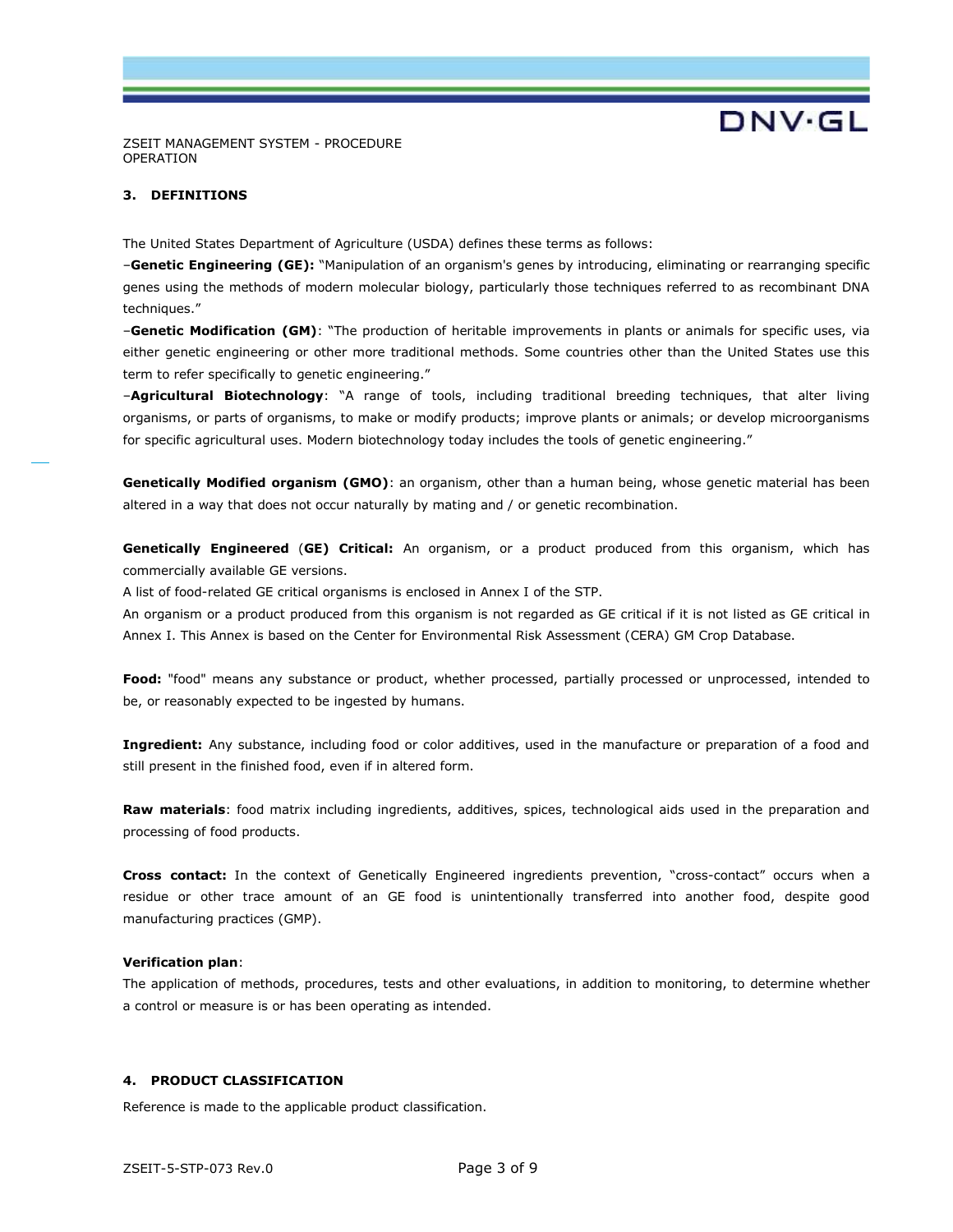**DNV·GL** 

ZSEIT MANAGEMENT SYSTEM - PROCEDURE OPERATION

## **5. BASIC QUALITATIVE REQUISITES**

The Food products must maintain its original non-GE status, and it must be managed to avoid cross-contact or comingling with GMO raw materials and ingredients throughout the supply chain. The implementation of the requirements of the STP does not substitute for the compliance with any applicable law or regulation in force. The STP is intended to be applied in combination with existing laws and regulations governing the labeling of food products.

## **5.1. Analysis of risks**

An analysis of risks must be performed for the purpose of identifying the products / ingredients/ raw materials of interest.

To this end, the raw materials and ingredients that are at risk must be classified as follows:

**Class A Raw materials and Ingredients** that contain detectable DNA

**Class B Raw materials and Ingredients** that do not contain DNA, but that may originate from products that are genetically modified

The risk of cross contamination, however, must be taken into consideration in the above classification.

## **DNA-FREE Raw materials and Ingredients (Class B)**

When the production processes include a material that is DNA-free or whose DNA cannot, in any case, be amplified (e.g. maize glucose, maize oil), the analytical tests to verify the GMO-free origin are carried out in the preceding phases of the production chain; said phases are chosen on the basis of significance of the analytical test. (The analytical test results must indicate the presence of amplifiable DNA of the species that is the subject of the research).

## **5.2. Process and product control**

#### **5.2.1. Flow of operations**

The phases within the production process that are potentially at risk must be identified and operational methods of control must be defined.

The analysis of risks must be reviewed periodically to ensure its adequacy and it must always be reviewed when new products are introduced.

Transportation conditions of ingredients shall be agreed and appropriate documentation shall accompany all supplies clearly identifying the product, lot number, quantity, source and destination in order to avoid any accidental contamination of G.E.

The packaging shall be clean, original, undamaged, labelled, within the best-before-date if applicable and in full compliance with the supply contract.

All the procedures, GMP (good manufacturing practices) shall be recorded and used as part of the risk analysis mentioned above, in the food manufacturing process taking into consideration:

- All points that are potentially subject to G.E contamination e.g. areas shared for warehousing, production, packaging, equipment facilities, etc.
- All activities aimed at minimizing the risk of G.E contamination.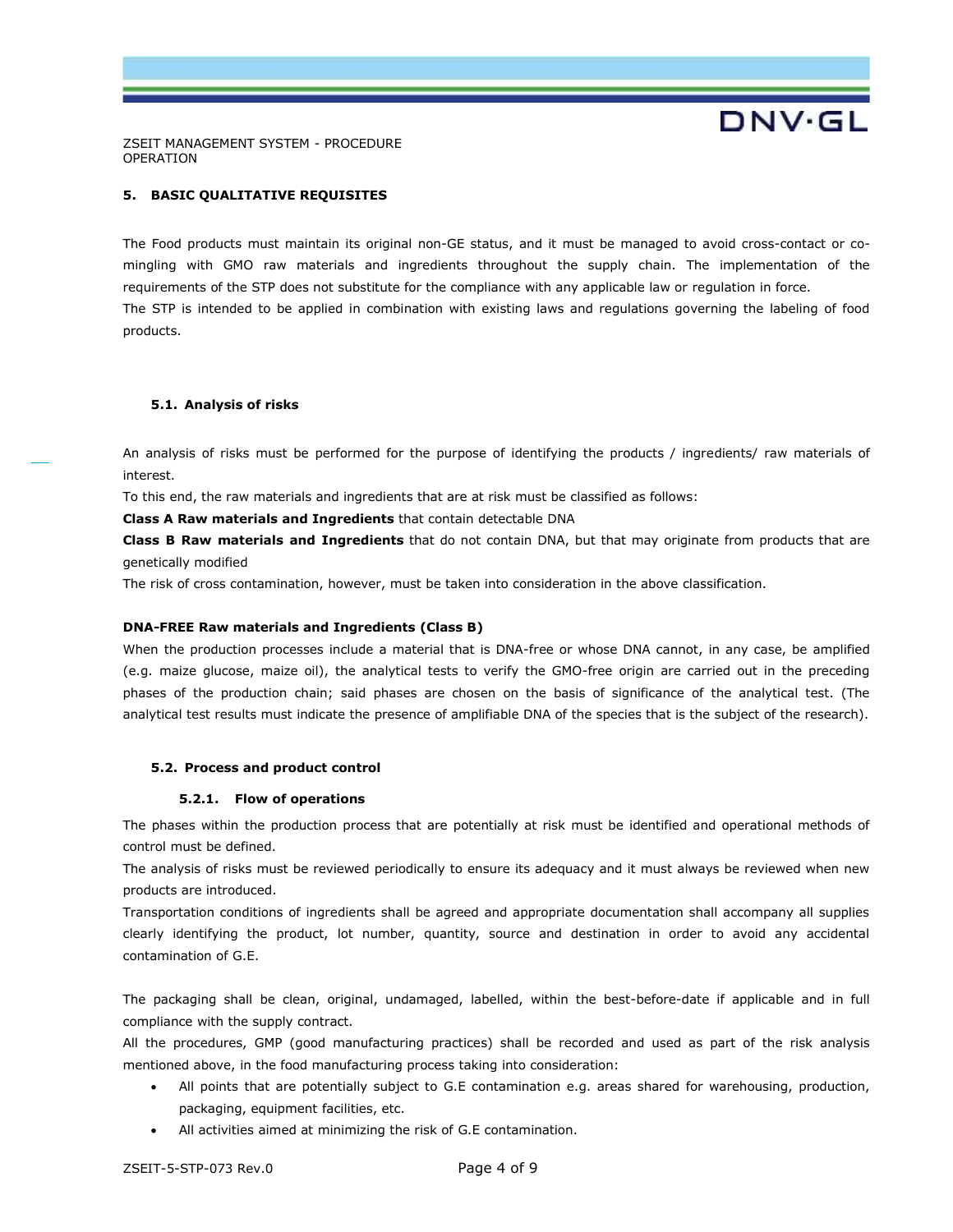# **DNV·GL**

## ZSEIT MANAGEMENT SYSTEM - PROCEDURE OPERATION

The ingredients are subject to sampling; the finished product is subject to sampling as well only when the analysis of risks points out potential cross-contamination.

The operator shall develop a sampling and analysis program to validate the non-GE status of the supply chain.

The sampling frequency shall be based on a risk assessment for each ingredient, taking into consideration the source material and its GE risk and the nature of the ingredient (e.g., primary material, derivative).

A statistically valid sampling and testing plan shall reflect the level of monitoring appropriate for the risks inherent in the production/handling system, as well as industry standards.

Due to the heterogeneous nature of GE materials, the operator shall follow sampling procedures that meet legal requirements and good sampling practices to ensure representative samples are obtained.

Analyses of the samples shall be performed by a laboratory that is ISO 17025 accredited for GE genetics based testing using the real time PCR analyses for the crops and inputs in question. In the analysis report, sampling methods, detection limits, and methods shall be specified.

If no DNA is detected in the sample and therefore not "testable" through PCR, the non-GE status of the sample must be verified by batch-specific traceability back to testable inputs to the ingredient or product.

If one non-conformity is found, the product must be promptly identified and segregated. Should NON-conformity be detected when the finished product is already on the market, the company shall immediately inform DNV GL and agree upon appropriate actions.

## **5.2.2. Supplier requisites**

The company must prepare technical specifications relative to raw materials and ingredients that rule out GMO contamination; said specifications must be officially shared with suppliers.

The following criteria must be applied in the selection of suppliers of materials at risk:

1. Certification of the product for the "non-GE" requisite or the ability to supply guarantees on the lot furnished. (Certificate of the product purchased and certificate of the analysis of the lots);

2. Contractual relationship defined between the parties;

3. Plan of the controls and audits of the supplier.

If the analytical test results performed on samples received from the supplier prove to be insignificant, the sampling should be carried out during audits on the supplier facilities.

The audits to be performed at the suppliers' must have the following two objectives:

- to carry out sampling (see Point 2: disposition to include into the contractual document) of the individual ingredients/raw materials having A and B criticality.

- to verify the management of the non-GMO requisite (analytical plans, declarations, audits of suppliers, etc.) for the products that are supplied to the company and that are considered to have A and B criticality.

Points 1 and 2 are also to be applied for any spot purchases.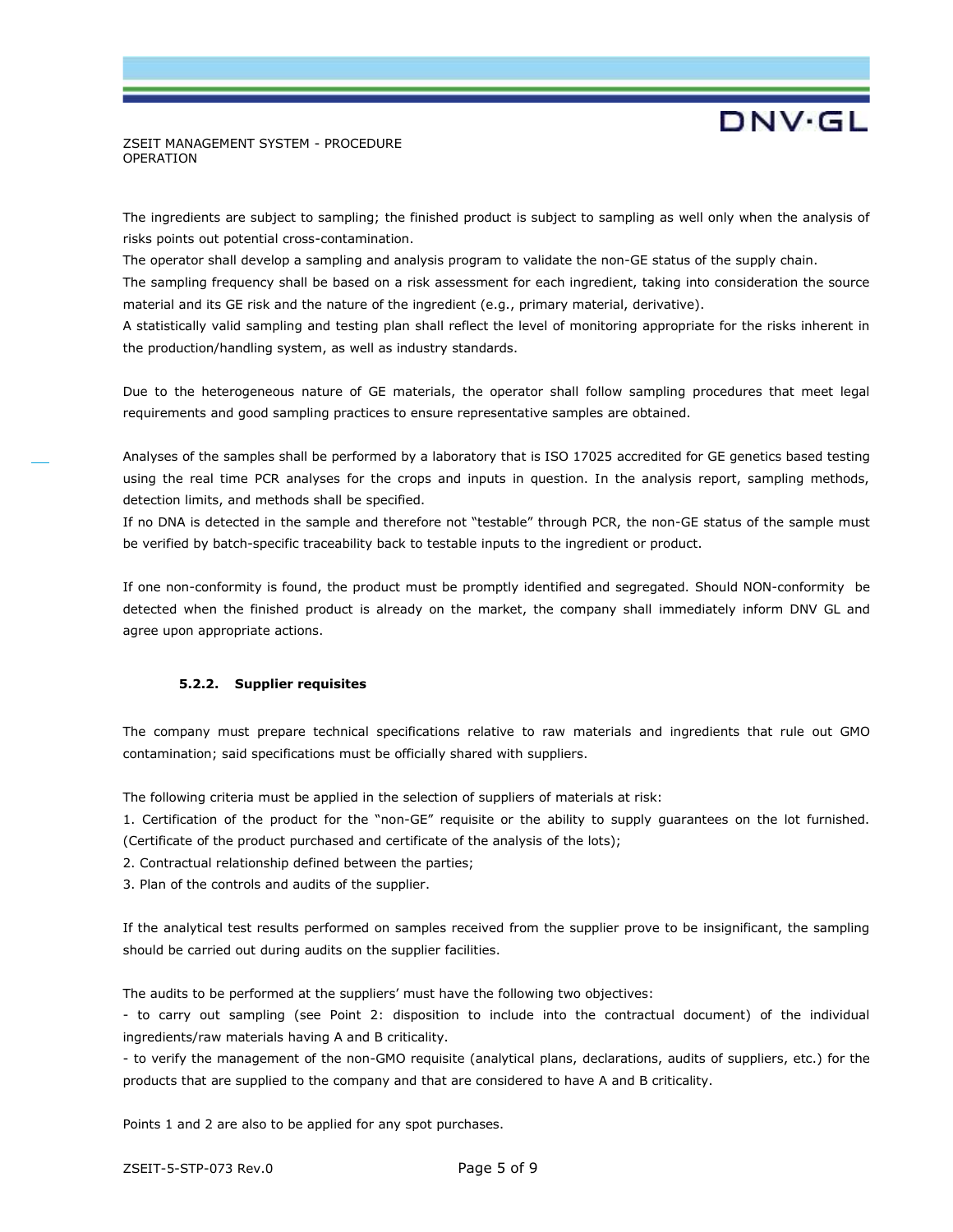## **5.3. Characteristics of the Food product**

Absence of all GMOs is the target for all Non-GE Food products concerned by this STP.

The actual analytical method detection limit is currently done at about 0.01 %.

The acceptable limit for the presence of GMOs is: = 0.9 % transgenic DNA on species specific DNA. Considering the EC regulations and the lack of formal content definition into the U.S.

For values between the method detection limit 0.01 % and 0.9 %, the accidental nature of the event must nonetheless be demonstrated by the applicant/licensee.

**DNV·GL** 

The threshold that triggers an investigation by the operator into the source of cross-contact or co-mingling is defined as the method detection limit.

Information from the investigation, such as sampling protocol, geographical origin, supplier status etc., shall be recorded and applied to prevent future cross-contact or co-mingling.

## **6. PACKAGING AND MARKING**

Sample label statements consistent with this STP, and which may be associated with an operator-owned logo or mark, are:

FOR FDA-REGULATED PRODUCTS: For products where the ingredients do not include poultry or meat

No GMO Ingredients Process Verified

No prior label approval is required

**FOR USDA-REGULATED PRODUCTS**: For products where ingredients include meat or poultry in the multi-ingredient final product

 No GE Ingredients Process Verified In this case, the label must be pre-approved by USDA/FSIS.

## **7. CRITERIA FOR LOT ACCEPTANCE**

Lots can be accepted if:

- there are quality registrations that demonstrate the observance of traceability requisites and of process control;
- the samples analyses show clear conformance to non-GE contamination, within the limits of acceptability as expressed in the sampling plan.

## **8. SAMPLING**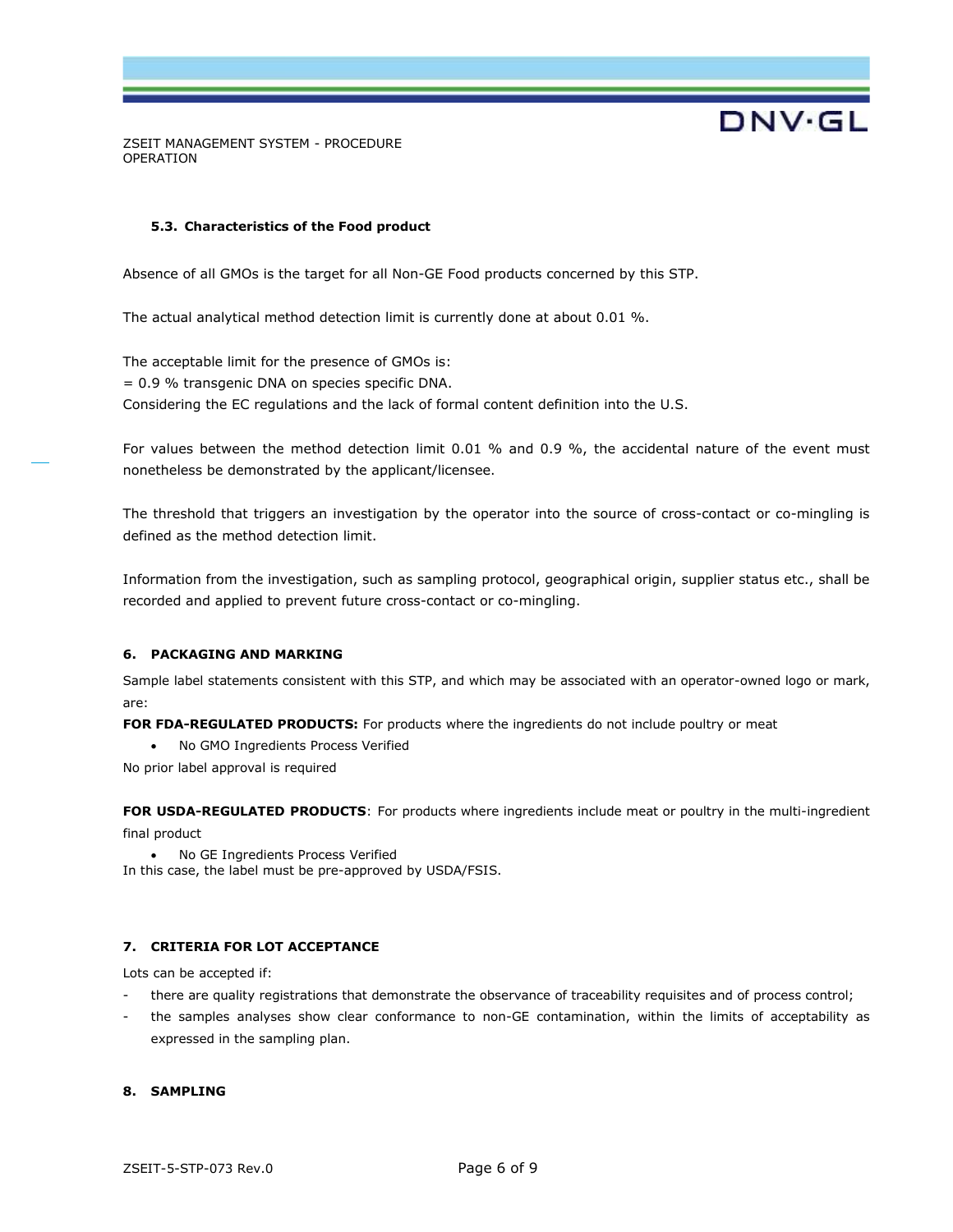The sampling methods depending the materials (solids, liquids, powders…) shall use the best practices as defined into:

DNV.GL

- CODEX ALIMENTARIUS General Guidelines on sampling -CAC/GL 50-2004.
- CODEX ALIMENTARIUS Recommended methods of sampling CAC/GL 33-1999G
- CODEX ALIMENTARIUS Principles for the Use of Sampling and Testing in International Food Trade CAC/GL 83- 2013

The ingredients are subject to sampling; the food products are subject to sampling as well only when the analysis of risks points out potential cross-contamination. The sampling shall be representative of the batch lot.

#### **The sampling plan will at a minimum consider**:

- For Liquid products refer to the ISO 5555 standard.
- For other products, the minimum number of incremental samples to be taken from the lot shall be as given in Table 1.

| Weight of lot | Minimum number of incremental<br>samples to be taken (kg) |
|---------------|-----------------------------------------------------------|
| < 50          |                                                           |
| 50 to 500     |                                                           |
| > 500         |                                                           |

#### **Table 1: Minimum number of incremental samples to be taken from the lot**

If the lot consists of individual packages, then the number of packages which shall be taken to form the aggregate sample is given in Table 2.

#### **Table 2: Number of packages (incremental samples) which shall be taken to form the aggregate sample if the lot consists of individual packages**

| Number of packages or units in the<br>lot | Number of packages or units to be<br>taken    |
|-------------------------------------------|-----------------------------------------------|
| 1 to 25                                   | 1 package or unit                             |
| 26 to 100                                 | About 5 %, at least 2 packages or units       |
| >100                                      | About 5 %, at maximum 10 packages or<br>units |

## **9. EVALUATION OF QUALITATIVE REQUISITES**

All raw materials and ingredients that are at risk, and when cross-contamination is a possibility, also the finished product.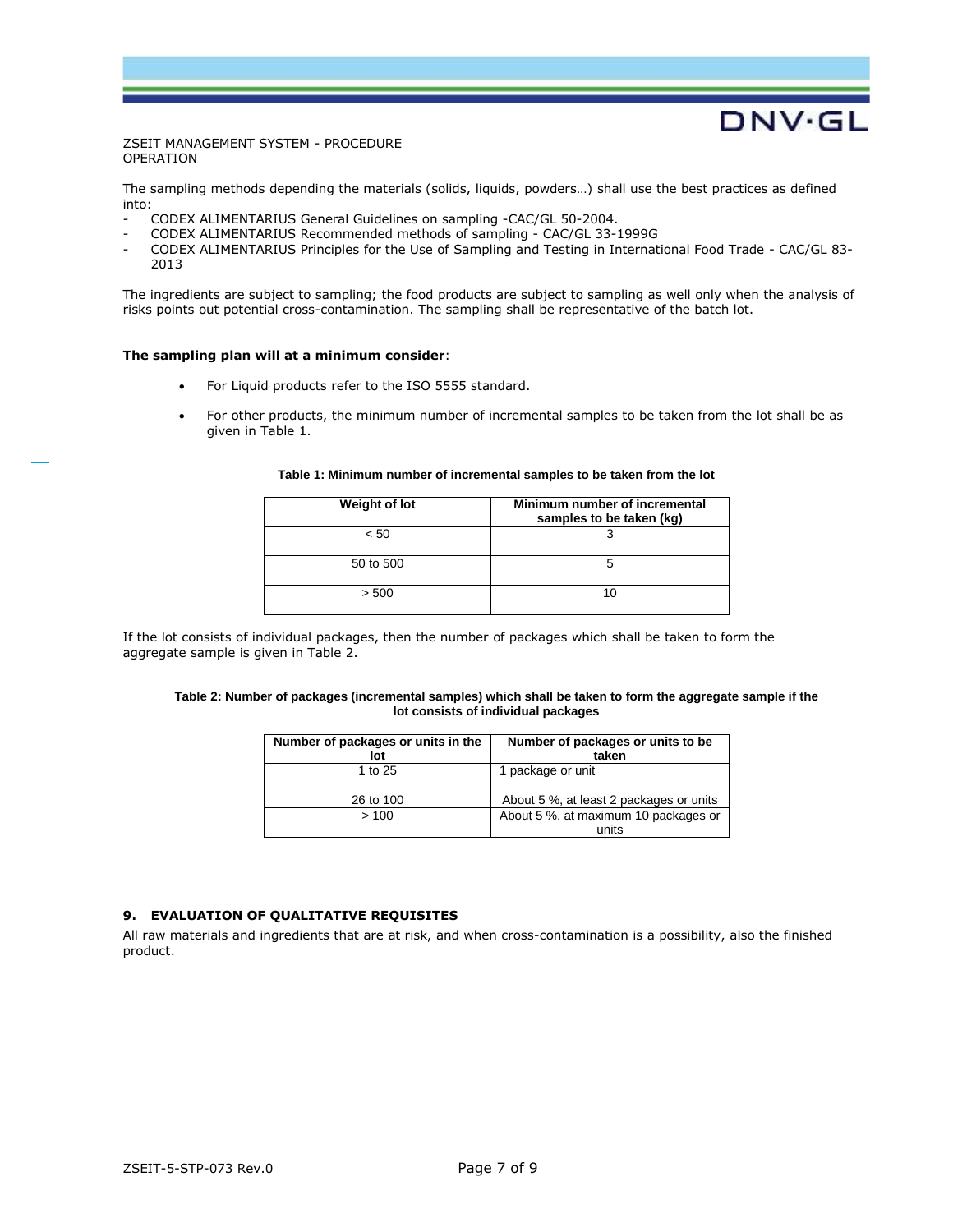## **10. METHOD OF ANALYSIS**

The analytical method used to determine the presence of genetically modified organisms must have a detection limit equal to at least 0.01% for all qualitative and quantitative analyses, and must demonstrate the presence of amplifiable DNA of the species being tested.

**DNV·GL** 

This STP takes into account the requirements of the international standards:

- Guidelines on performance criteria and validation of methods for detection, identification and quantification of specific DNA sequences and specific proteins in foods. Codex Alimentarius, 2010 (CAC/GL 74-2010). <http://www.codexalimentarius.org/standards/en/>

International standard (ISO) 24276:2006/Amd 1:2013, Foodstuffs. Methods of analysis for the detection of genetically modified organisms and derived products – General requirements. International Organization for Standardization, Geneva, Switzerland.

- International standard (ISO) 21569:2005/Amd 1:2013, Foodstuffs. Methods of analysis for the detection of genetically modified organisms and derived products – Qualitative nucleic acid based methods. International Organization for Standardization, Geneva, Switzerland.

- International standard (ISO) 21570:2005/Amd 1:2013, Foodstuffs. Methods of analysis for the detection of genetically modified organisms and derived products – Quantitative nucleic acid based methods. International Organization for Standardization, Geneva, Switzerland.

International standard (ISO) 21571:2005/Amd 1:2013, Foodstuffs. Methods of analysis for the detection of genetically modified organisms and derived products – Nucleic acid extraction. International Organization for Standardization, Geneva, Switzerland.